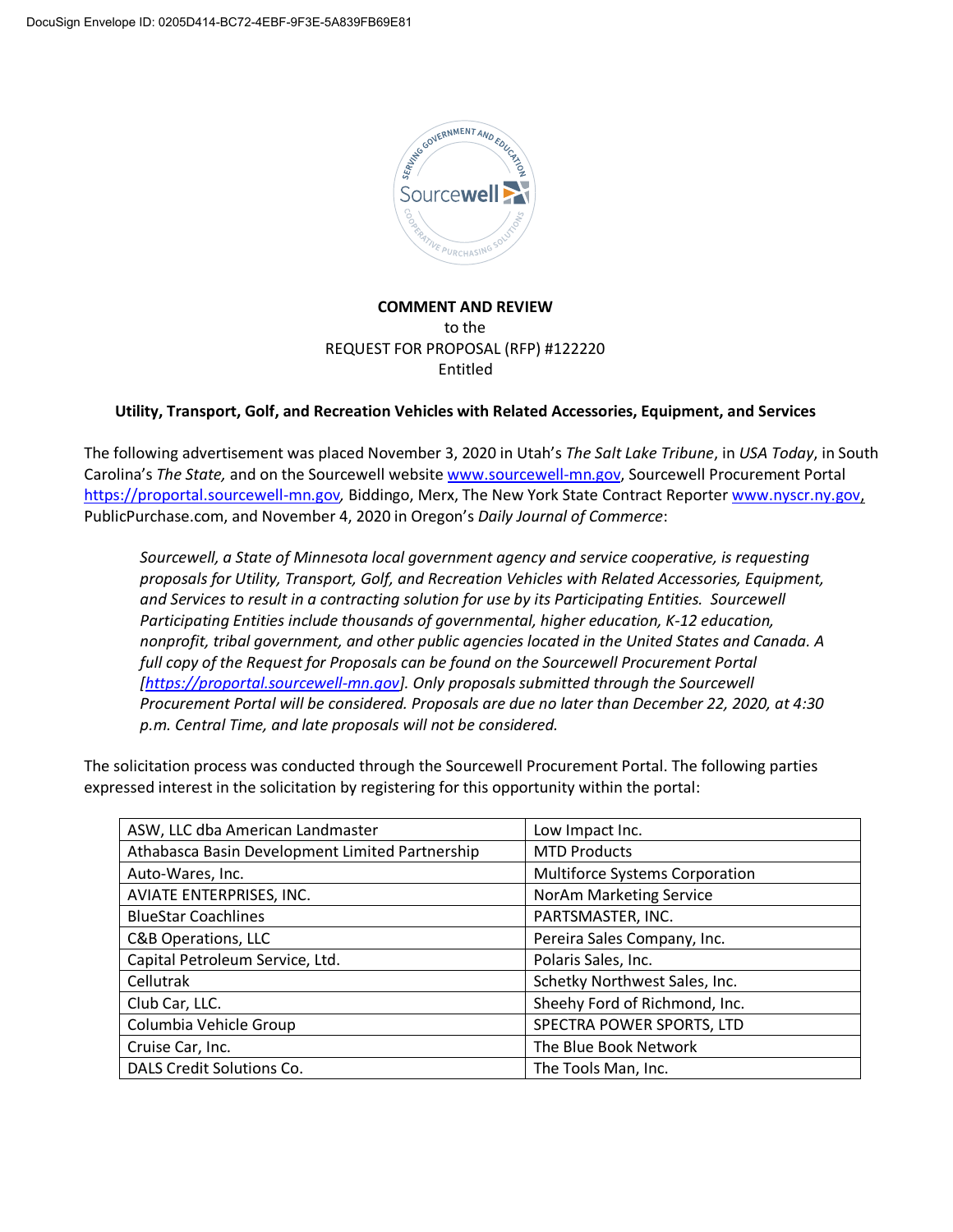## Sourcewell Page **2** of **4**

| Danny J Woodliff DBA Woodys Mini Trucks | Toromont Material Handling, a division |
|-----------------------------------------|----------------------------------------|
|                                         | of Toromont Industries, Ltd.           |
| Don Brown Bus Sales, Inc.               | Tropos Technologies, Inc.              |
| <b>GRYB USA</b>                         | TRU NORTH RV AUTO & MARINE SALES,      |
|                                         | LP                                     |
| IAS (International Automated Systems)   | Twins Contracting and Supplies, LLC    |
| Jacobsen                                | US Executive, LLC                      |
| Komatsu Forklift U.S.A. LLC             | Vantage Vehicle International, Inc.    |
| Kubota Tractor Corporation              | Westward Industries, Ltd.              |
| LIFFCO, INC.                            | Yamaha Golf-Car Company                |
| Livingston Energy Group, LLC            |                                        |

All Proposals remained sealed within the Sourcewell Procurement Portal until the scheduled due date and time. Proposals were electronically opened, and the list of all Proposers was made publicly available on the Sourcewell Procurement Portal, on December 22, 2020 at 4:31:47 pm CT. Proposals were received from the following:

ASW, LLC dba American Landmaster Club Car, LLC Columbia Vehicle Group Cruise Car, Inc. IAS (International Automated Systems) Jacobsen Kubota Tractor Corporation Polaris Sales, Inc. Tropos Technologies, Inc. TRU NORTH RV AUTO & MARINE SALES, LP Vantage Vehicle International, Inc. Westward Industries, Ltd. Yamaha Golf-Car Company

Proposals were reviewed by the Proposal Evaluation Committee:

James Voelker, CPCM, CFCM, Procurement Lead Analyst Brandon Town, CPSM, CPSD, Procurement Analyst Craig West, Procurement Analyst Steff Haataja, CPIM, Procurement Analyst

## **The findings of the Proposal Evaluation Committee are summarized as follows:**

The Proposal Evaluation Committee applied the Sourcewell RFP evaluation criteria and determined that all proposal responses met the scope and mandatory submittal requirements and were evaluated.

Club Car, LLC, has been manufacturing golf cars and commercial utility vehicles for over 60 years. They have 7 branch locations and over 600 authorized dealers in the United States and Canada that can serve Sourcewell Participating Entities. Club Car and their dealers hold product training and customer experience events throughout the year. They offer a variety of gas, diesel, and electric engine options on their vehicles and a solid discount off list price.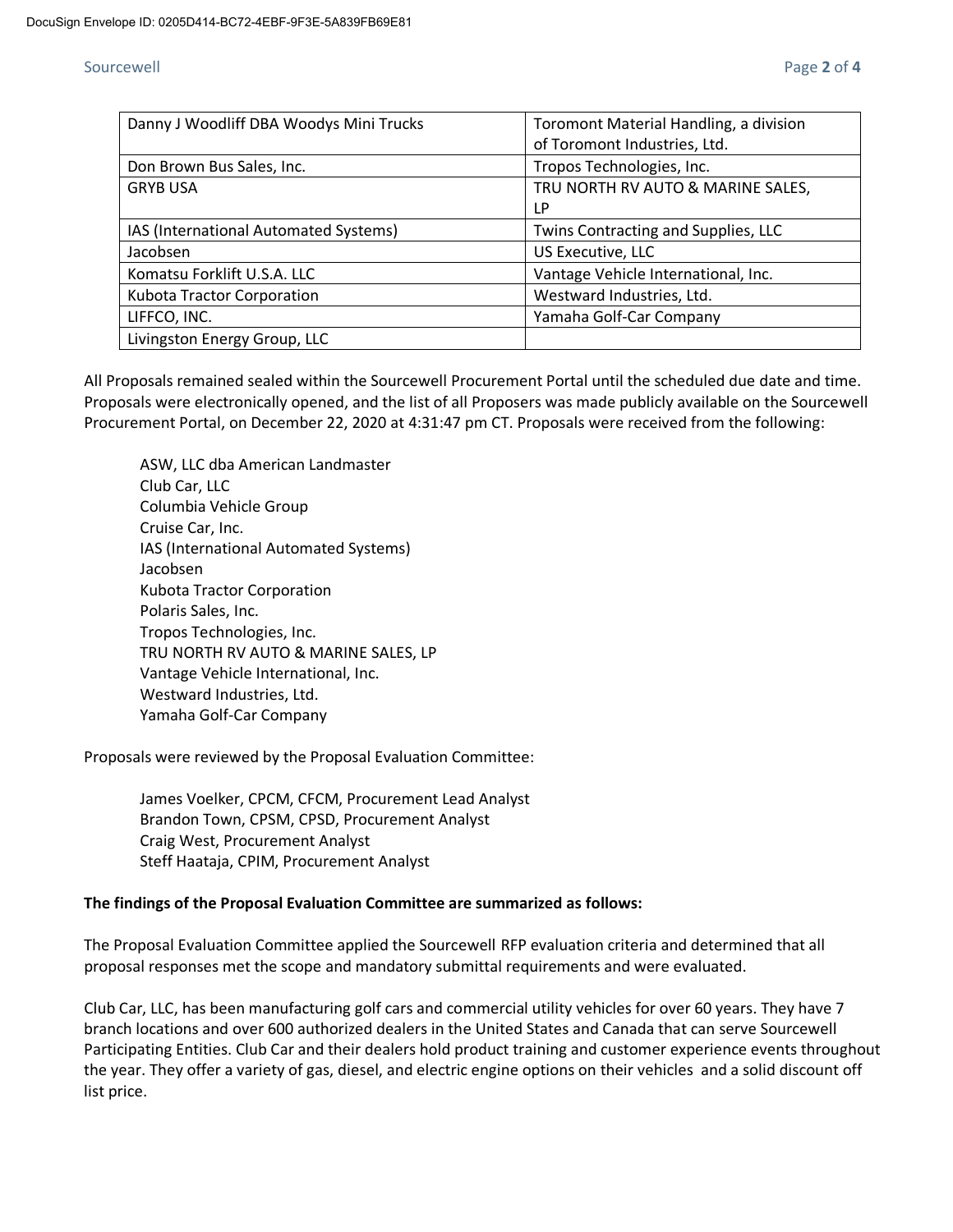# Sourcewell Page **3** of **4**

Cruise Car, Inc, is a provider of need-specific, street-legal, low-speed vehicles that are fully customizable to meet the specific needs of Sourcewell Participating Entities. They provide sales and service support through a highly efficient factory-direct business model, with the addition of dealer partners to further enhance their customer service network. They have also integrated solar options into their electric vehicles to enhance off-grid driving capabilities. Cruise Car offers a competitive discount to Sourcewell Participating Entities.

Jacobsen manufactures E-Z-GO, Arctic Cat, Cushman, and Textron GSE brand golf cars, utility vehicles and personal transportation vehicles. Their 13 distributors and over 600 dealers in the continental United States and Hawaii will provide Sourcewell Participating Entities with access to sales and service. Jacobsen offers electric powered vehicles featuring ELiTE Lithium batteries and gasoline powered EX1 engines that provide improved fuel economy and more responsive acceleration. Jacobsen is offering a solid discount off their list pricing to Participating Entities.

Kubota Tractor Corporation brings extensive experience and a depth of product variety to Participating Entities. With sales locations throughout the United States and Canada, they are positioned to serve all sectors through streamlined customer service. Training programs are offered to ensure proper use of equipment and safety for operators. Kubota demonstrates a commitment to environmental protections by maintaining and achieving conservation targets. Kubota offers competitive pricing and discounts to Participating Entities.

Polaris Sales, Inc, offers a comprehensive selection of GEM, Taylor-Dunn, Pro XD, and Polaris branded vehicle types to include low-speed, utility, burden carriers, ATVs, side-by-sides, and snowmobiles. They are prepared to serve Sourcewell Participating Entities across the United States and Canada through their extensive dealer network. Polaris's offerings include gas, diesel, LPG, and electric options to meet the performance and environmental needs of Sourcewell's Participating Entities. Polaris provides significant discounts from list price.

Westward Industries, Ltd, provides durable, task-specific utility and transport vehicles. Their experienced sales team and robust dealer network are ready to serve Sourcewell Participating Entities across the United States and Canada. Westward Industries, Ltd offers Lithium Ion battery powered units and highly efficient gasoline powered options that incorporate an exhaust gas recirculation system to reduce emissions. They offer Sourcewell Participating Entities solid pricing discounts.

For these reasons, the Sourcewell Proposal Review Committee recommends award of Sourcewell Contract #122220 to:

| Club Car, LLC              | 122220-CCR |
|----------------------------|------------|
| Cruise Car, Inc.           | 122220-CCI |
| Jacobsen                   | 122220-JCS |
| Kubota Tractor Corporation | 122220-KBA |
| Polaris Sales, Inc.        | 122220-PSI |
| Westward Industries, Ltd.  | 122220-WWI |

The preceding recommendations were approved on January 13, 2021.